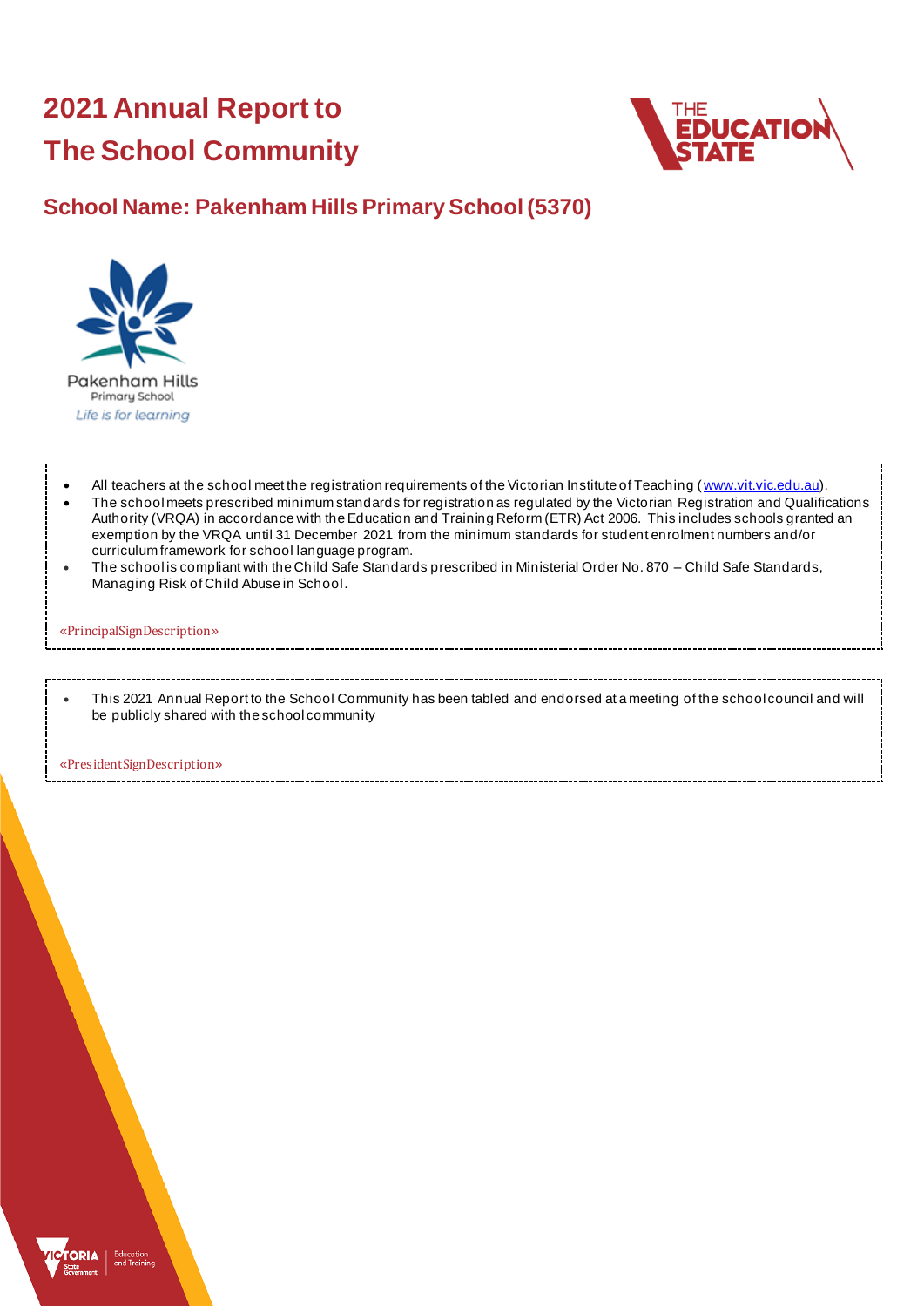## **About Our School**

#### School context

Pakenham Hills Primary School (PHPS) is a medium-sized school situated in Victoria's outer South-East suburbs. The school was established 24 years ago and runs a varying enrolment of between 390 and 40 students, with a further 30- 40 students attending the 6 month Foundation transition program Pakky SEALS. At PHPS our motto is 'Life is for Learning'. Our mission is to provide each child with the lifelong learning skills, knowledge and social development that will enable them to reach their full potential and participate successfully in our society. We have three expected behaviours which underpin everything we do at our school: Be a Learner; Be Responsible; and Be Safe. During 2021, PHPS staffing comprised of 3 Principal Class Officers, 20 Teachers and Education Support and Officer Administration Staff. During 2021, PHPS operated 18 classrooms and a range of specialist subjects. Specialist subjects offered included Performing Arts, Physical Education and Science. The teaching teams were organised into five professional learning communities for planning, organisation and program implementation. The school also offered a Language Support Program, GRIN and an EAL programs. Curriculum delivery is based on a differentiated learning model where teacher's adapt the core curriculum to meet the learning needs of students in their grades. PHPS has a transient population. According to our NAPLAN data at least 30% of our student population changes every two years between grade 3 and grade 5. PHPS has an SFO of 0.6554 and an SFOE of 0.5434 reflecting the low socio-economic status of the area and the considerable disadvantage of the students and their families. During 2021, significant resources are invested into the welfare area of the school including a Student Engagement Assistant Principal, Psychologist (0.8), Speech Pathologist (0.2), Inclusion Leading Teacher and a Chaplain (0.4). The primary focus of the school is to provide a safe and orderly learning environment, a guaranteed and viable curriculum and effective teaching in every classroom. The level of disadvantage in the school has increased over the past 12 months. 2021 was an unusual year due to the COVID-19 pandemic and almost 6 months of remote learning. The school staff did a fantastic job of implementing remote learning and supporting the wide range of needs of both families and students. During 2021 the school underwent reveiw and developed a new stratiegic plan for 2021 - 2025.

### Framework for Improving Student Outcomes (FISO)

PHPS has two key FISO Priorities: Positive Climate for Learning and Community Engagement in Learning. PHPS chose these initiatives with the key purpose of further embedding our consistent approach to student engagement, wellbeing and behaviour management, through our Positive School-wide Behaviour expectations and Calmer Classrooms strategies. Due to the significant amount of trauma and poverty experienced within our school community, we made it a priority to strengthen the school wellbeing team by employing an experienced Inclusion Leading Teacher. The Inclusion co-rodinator oversees the implementation all all extra programs implemented to support student learning. They also oversee the implementation of all school indicidual learning programs. The school also has a 0.6 School Psychologist. The Psychologist works with the staff, parents and students to develop their understanding of managing trauma and poverty. Within the FISO Priority of Community Engagement in Learning, the school initiative was Building Communities. PHPS chose this initiative due to our Parent Opinion Survey and Staff Opinion survey suggesting that there is a lack of support and partnership between home and school we chose this initiative as a priority. Our year was again interrupted in the implementation of FISO, as the school was in remote learning for most of term 2 and 3. The focus in term 4 was around addressing the learning loss for many of our students over terms 2 and 3. A key element of 2021 became a direct focus on student and staff wellbeing, during lockdown and then the return to school in term 4. Many students struggled to cope with a full school day and fatigue and poor emotional health led to an increased range of behaviour issues.

#### Achievement

NAPLAN result in 2021 were very good for PHPS. The school made improvement in all areas of performance, according to the 2021 School Performance Report. The school moved all performance domains from Transform to Stretch and improved reading from Transform to Influence. This was the result a a number of years of hard work and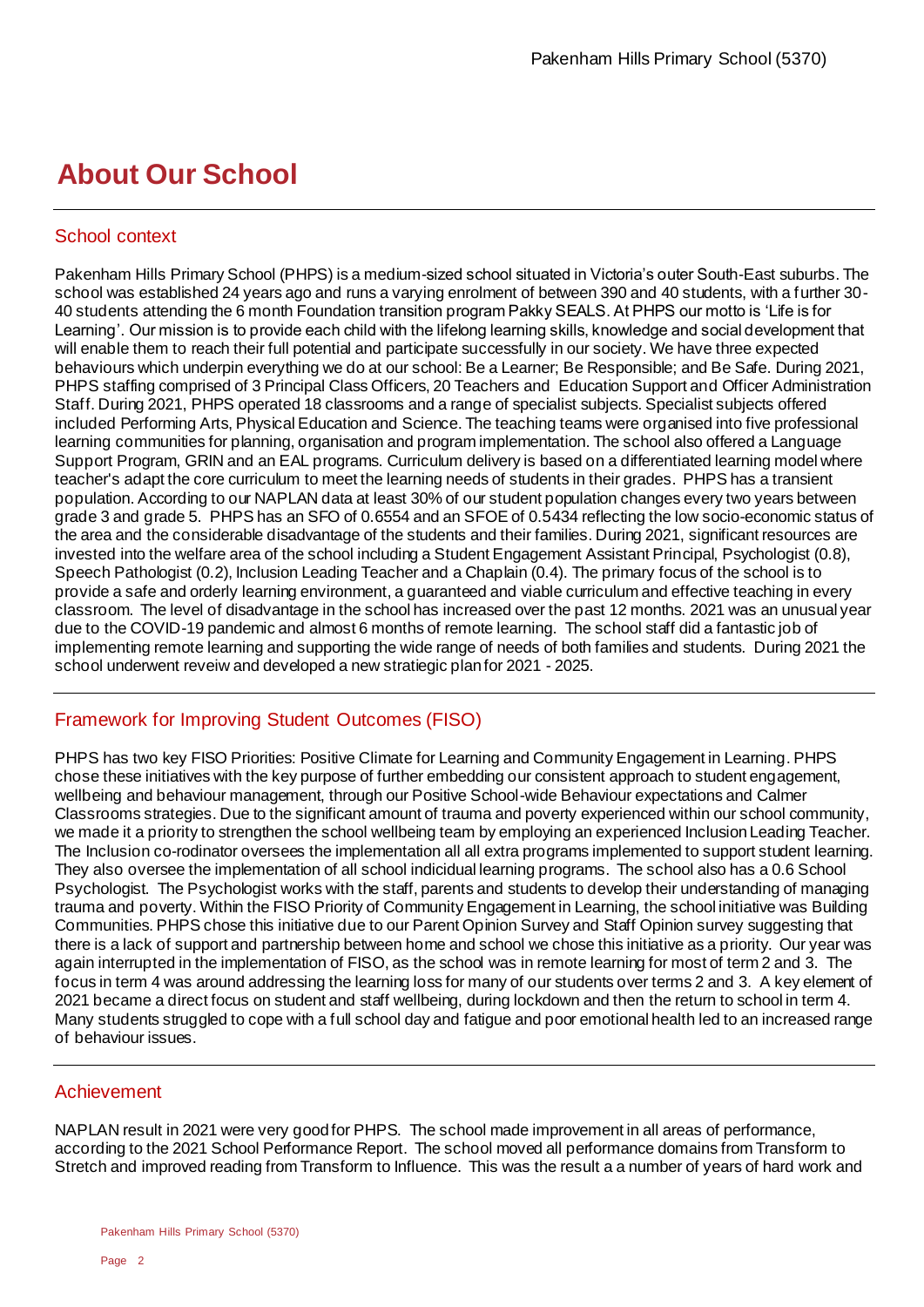is an outstanding performance achievement after two years of pandemic and multiple lockdowns and remote learning sessions.

During remote learning the school utilised Google Classroom and apps to provide a range of avenues for staff to communicate with students. These avenues were also utilised to provide follow-up work and for students to submit work for assessment. Google meets was used to conduct on-line meetings with students and to also schedule welfare checks. Where students were failing to engage, staff range parents and arranged for individualised support and also help from aides. In the implementation of our strategic plan over the last 4 years all of the following have had a very positive achievement on teacher capability and student learning:

- Embedding Professional Learning Communities (PLCs)
- School wide implementation of Jolly Phonics and Jolly Grammar
- Team-based approach to data analysis, planning and assessment
- Data driven approach to planning for teaching and learning
- Targeted whole school professional learning in the Art and Science of Teaching
- Differentiated literacy and numeracy teaching approach
- Use of ICT to support and enhance student learning
- Pakky SEALS pre-prep transition program

• Improved student classroom behaviour and engagement through consistent whole school pupil management approach

- Language Support Program
- English as an Additional Language program
- Education Staff Support in classrooms
- Extension grades, specifically aimed at extending highly capable learners
- Development and implementation of a focused Learning Design Cycle for curriculum planning and

implementation

• Speech Pathologist to provide intervention for language needs of students

Pakenham HIlls PS implements a range or processes and supports for all it's student on the PSD program. Students are provided with individual learning plans, access to a range of learning support activities and in class learning support from integration aides. SSG's are set up and implemented according to DET guidelines and larger care teams are setup for students with more complex needs. Academic data indicates that our PSD students make appropriate progress with their learning.

#### **Engagement**

During 2021 the school implemented a range of strategies to support it's students during remote learning and their return to on-site learning in term 4. The school identified those students who fitted the DET at risk requirements and they were offered on-site places during remote learning. Staff utilised Google meets to meet with all students and do also do welfare follow-ups with small groups of students. Where students were not coming online or engaging, teachers made daily phone calls to follow-up with parents and to ascertain student needs. The school provided devices to all families that were in need of this type of support and also provided families with DET provided web enabled devices. Term 4 was spent re-engaging and monitoring the emotional wellbeing of both students and staff. Many students didn't cope with the return to full school days and for some their afternoon program had to be modified to reduce the stress and high anxiety of many students.

#### **Wellbeing**

During 2021 the school implemented a range of wellbeing strategies to support it's students during remote learning and their return to on-site learning in term 4. The school identified those students who fitted the DET at risk requirements and they were offered on-site places during remote learning. Staff utilised Google meets to meet with all students and do also do welfare follow-ups with small groups of students. Where students were not coming online or engaging, teachers made daily phone calls to follow-up with parents and to ascertain student needs. The school provided